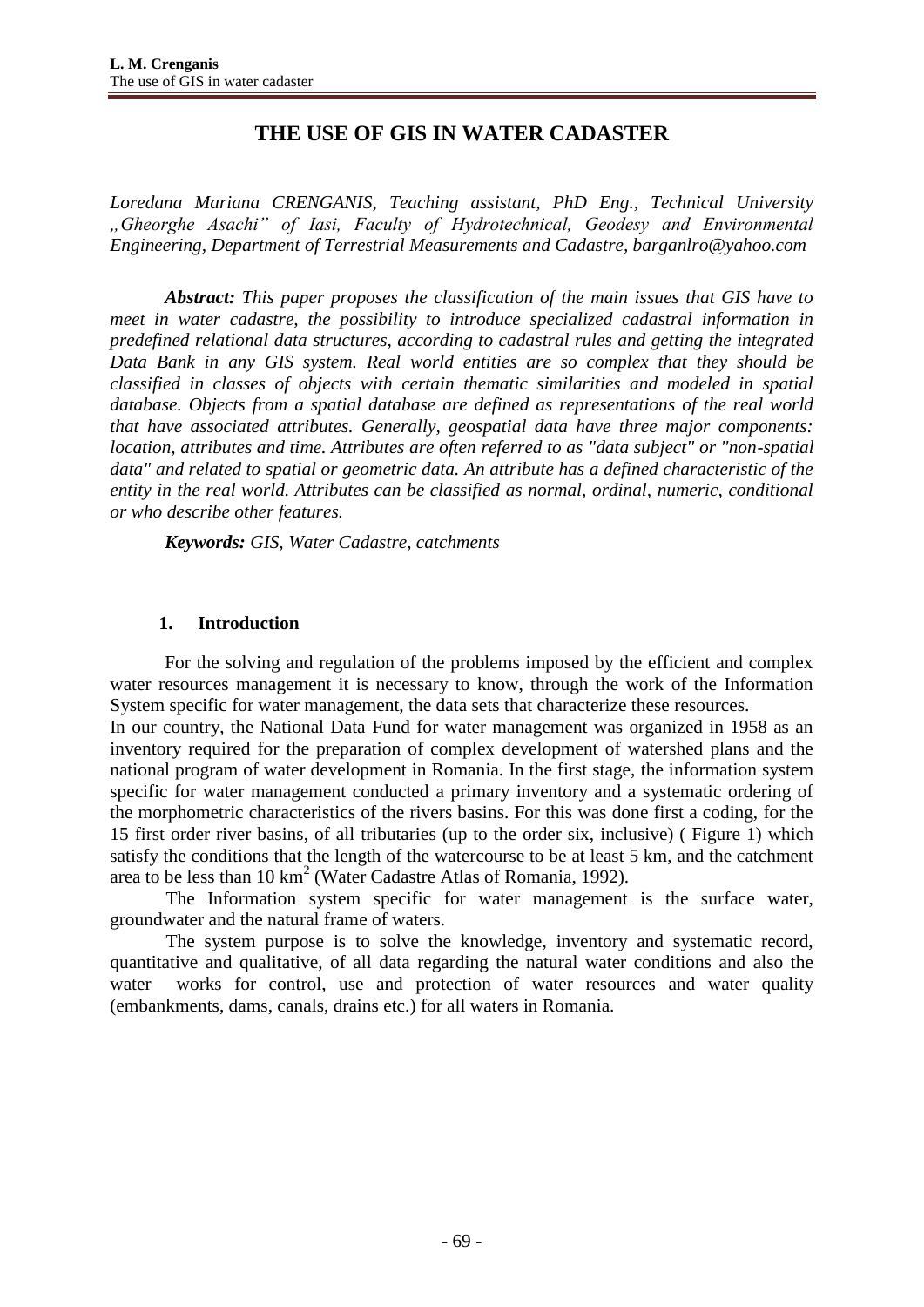

| 1 Tisa superioara              | ı    |
|--------------------------------|------|
| 2 Somesul                      | Ш    |
| <b>3 Crisurile</b>             | Ш    |
| 4 Mures-Aranca                 | IV   |
| 5 Bega                         | v    |
| 6 Caras                        | ۷I   |
| 7 Nera                         | VII  |
| 8 Jiul                         | VIII |
| 9 Oltul                        | IX   |
| 10 Vedea                       | x    |
| 11 Argesul                     | ΧI   |
| 12 Ialomita                    | XII  |
| 13 Siretul                     | XIII |
| 14 Prutul                      | XIV  |
| 15   Dunarea si Litoralul   XV |      |
|                                |      |

Fig. 1. Watersheds of the 1st order

#### **2. Materials and methods**

The graphic and alphanumeric data which led to the cadastral plans have been acquired from the existing Topo-Cadastral documentation identified in the archives of specialized institutions for the specified area. By scanning and digitizing the documents referred above, there were obtained the cadastral plans in digital format.

A GIS is able to stored plans / maps (graphic representations of spatially distributed entities, the constitution-vector points, lines and polygons, texts - but integrating the needs and bitmap / raster) which gives them both, by association with the base intelligence Descriptive data (each entity and graphics and could correspond to a series of structured attributes) and the convenience of analysis (query based on spatial and / or alphanumeric)

Along with cadastral objects in a spatial format, in the database are found raster files made available by NARW, which are background layers for the displayed data.

With a scalar architecture and a complex and flexible structure, the geo-referenced database provides key functionality in the spatial information management:

- stores an extensive collection of data types in a centralized location;
- defines advanced models of geometrical discipleship;
- maintains the integrity of spatial data;
- offers integration capabilities with spatial data from external databases;

Polling data involves identifying certain elements or identify all elements that satisfy a certain condition.

Queries can be of three types:

- $\triangleright$  based on spatial coordinates: searchable cadastral objects based on geographical coordinates (Figure 2)
- $\triangleright$  based on attributes: searchable cadastral objects based on existing attributes for each entity (Figure 3)
- $\triangleright$  combined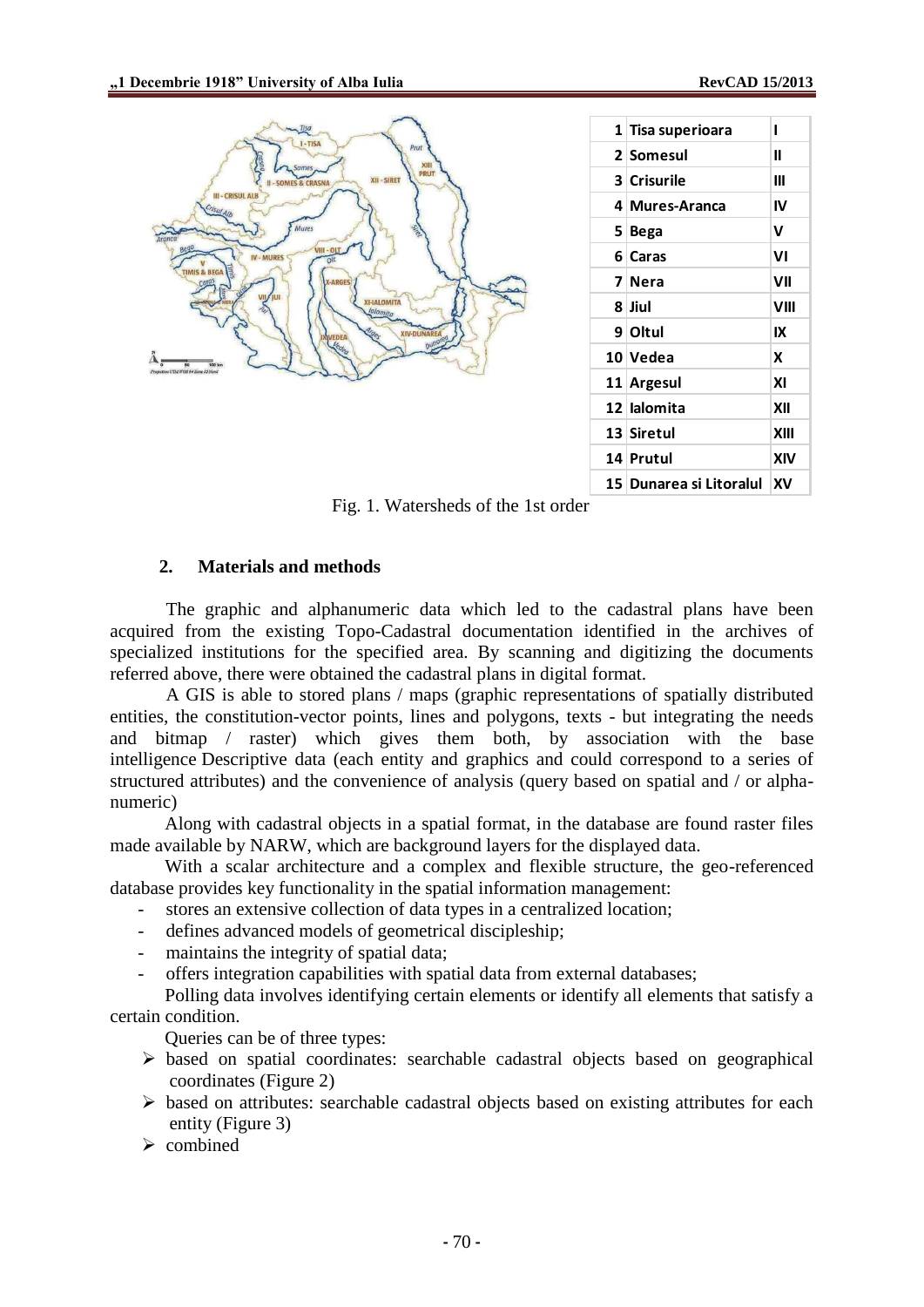Possible types of queries on the database by: cadastral axis, accumulation, confluent, groundwater catchments, river sub-basins, gauging stations, regulation, erosion, permanent and temporary reservoirs.

Advanced search involves placing criteria or data filter and perform search. Filters applied to the data are of two types: filters based on attribute and those based on the geographical localization. The filters based on attributes involve completing the following information: cadastral category, cadastral group, the attribute on which will be based on the filtering, filter criteria, the value of the filter.

To perform a search based on the geographical location of objects, one must specify the type of search required:

 $\triangleright$  based on the spatial database (geografical coordinates)

- according to a benchmark objects located within a certain radius or the closest to the reference point
- the reference area the objects located within the specified reference area
- adjacent area the objects located in the area adjacent to the reference object, line or polygon type
- $\triangleright$  based on appurtenance to a group of basins, sub-basins, county or watercourse



Fig. 2. Object query based on spatial information

Fig. 3. Object search based on attributes

An objective of water cadastre is the "cadastral water axis" or "the distance-leveling axis". This was carried out on the main water streams and has been materialized in the field by a number of approx. 20,000 concrete terminals, some of them have been included in the network of the country precision leveling. Summary data referring to the records of all encoded water courses and objectives that are on these (without considering the cadastral areas occupied) are included in the Atlas of water cadastre in Romania.

The distance-leveling axis serves for reporting all inventory items in the water cadastre and also as reference for future survey of riverbeds. All identified and inventoried cadastral objects are represented by distances and levels against this frame of reference, items that are checked periodically to determine any changes over time. Also starting from the points of the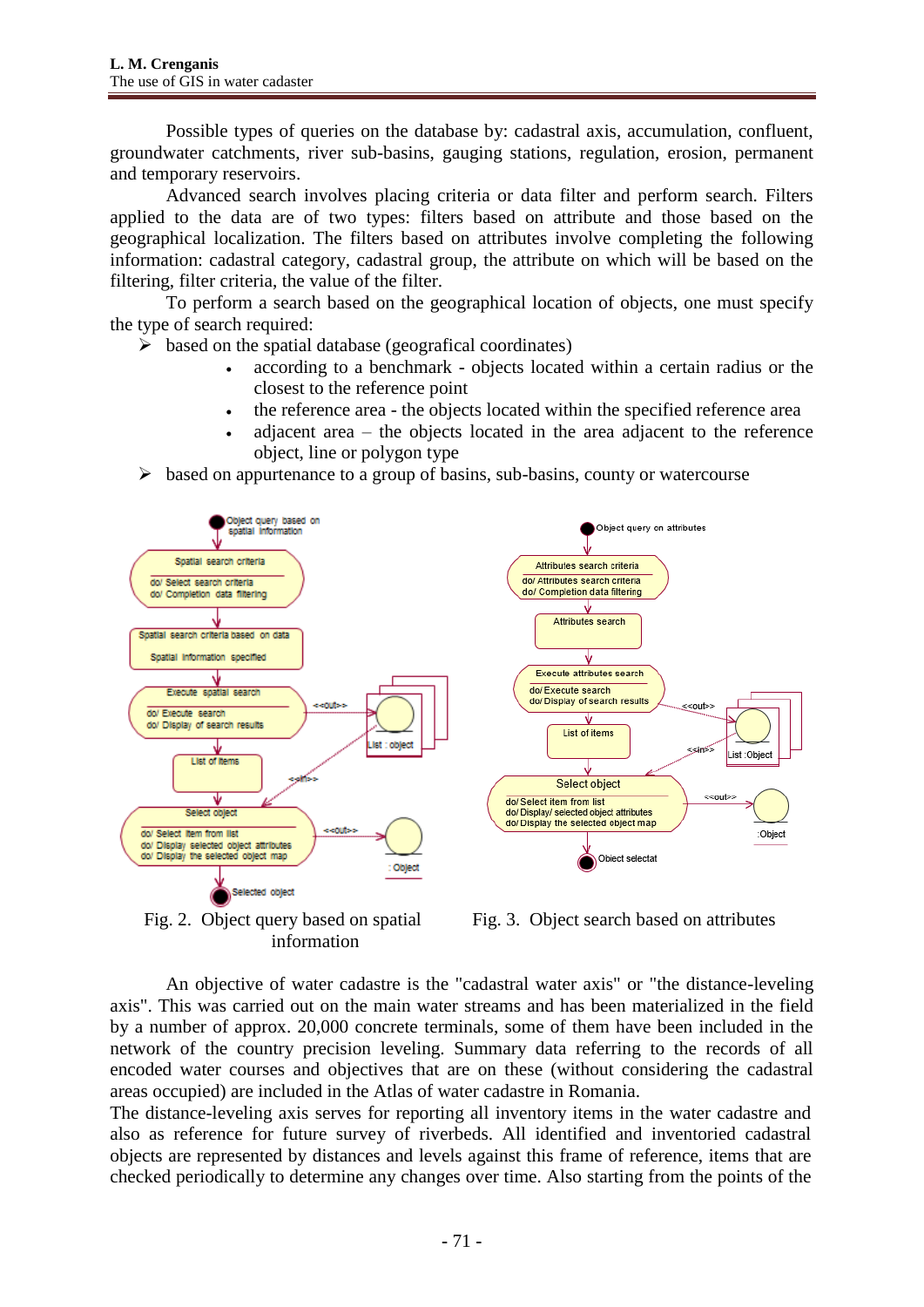distance - leveling axis are determined the absolute altitudes of waterworks, are determined the trends of channel change and the floodplain delineation. The CSA bollards (figure 4) are related to the country geodetic network and are important not only because they are determined by the position of cadastral objects, but also because it serves for the preparation of topographic base needed to design and control the execution of all water works and water use (figure 5) (table 1).



Fig. 4. Query by the bollards that form the cadastral axis of the Bahlui river basin



Fig. 5. Query by regularization works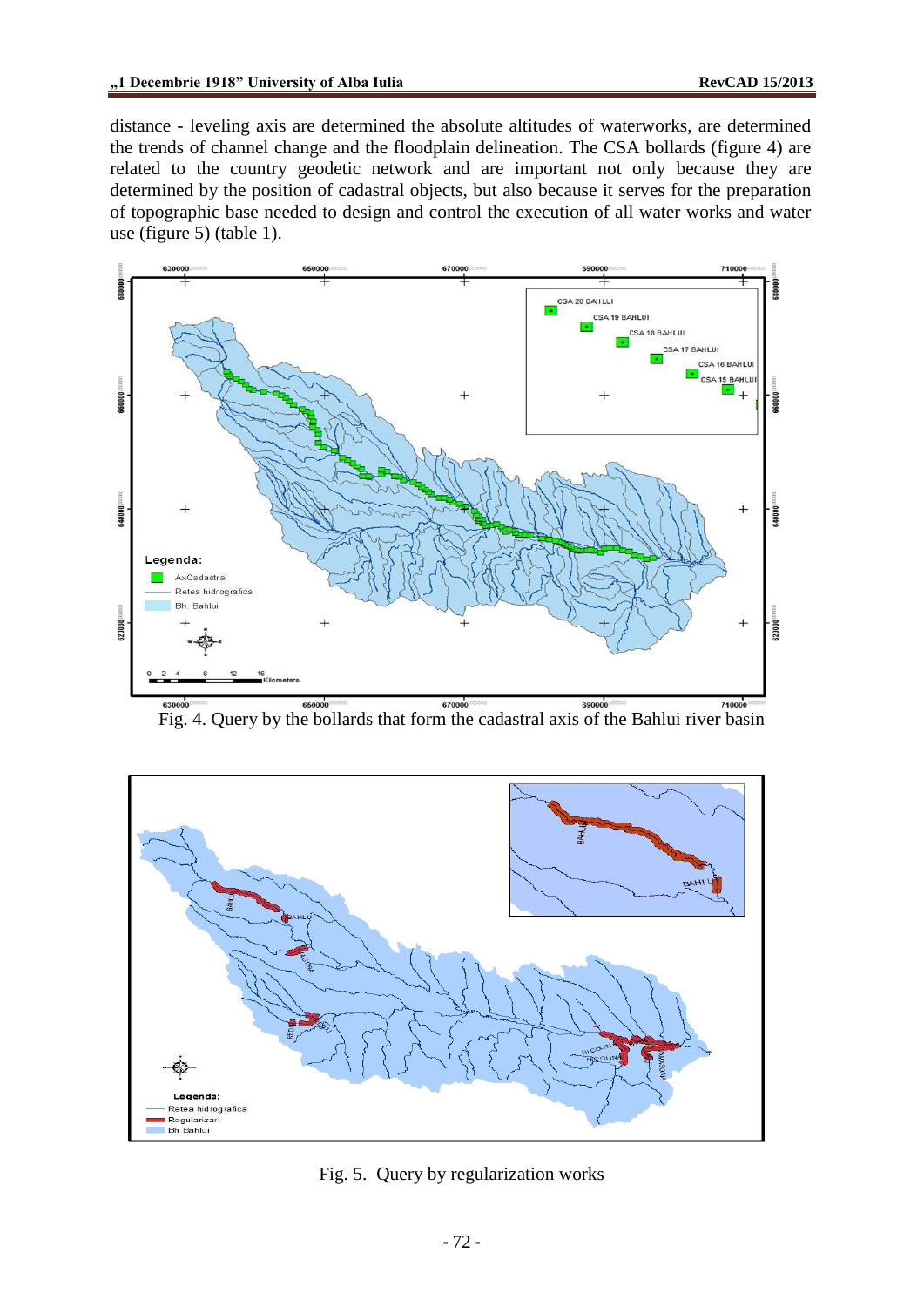|                |                                                                                                           |                          |                                 |               | Coordinates Stereo 70  |                          |             |
|----------------|-----------------------------------------------------------------------------------------------------------|--------------------------|---------------------------------|---------------|------------------------|--------------------------|-------------|
| No.            | Name regularization<br>location                                                                           | Stream                   | Cadastral code                  | Length<br>(m) | Positioning -<br>began | positioning -<br>finally | Year<br>PIF |
|                |                                                                                                           |                          |                                 |               | X.Y                    | X,Y                      |             |
| $\mathbf{1}$   | Regularization<br>of<br>the<br>Bahlui river downstream<br>ac. Pârcovaci/city Hârlău                       | Bahlui                   | 13,01,15,32                     | 12000         | 637527,10<br>662815,87 | 645630,65<br>658323,87   | 1992        |
| $\overline{2}$ | Regularization<br>of<br>the<br>Bahlui river at Iasi/mun.<br>Iași                                          | Bahlui                   | 13,01,15,32                     | 13850         | 692406,24<br>633190,87 | 704264,35<br>630295,25   | 1965        |
| 3              | of<br>Regularization<br>the<br>Bahlui river, bridge CF<br>Holboca - confluence river<br>Jijia / mun. Iași | Bahlui                   | 13,01,15,32                     | 5470          | 704264,35<br>630295,25 | 707731,13<br>629130,55   | 1987        |
| $\overline{4}$ | of<br>Regularization<br>the<br>Bahluet<br>river<br>Târgu<br>Frumos/city Târgu Frumos                      | Bahluet                  | 13,01,15,32,1<br>$\overline{c}$ | 2900          | 651505,98<br>636402,29 | 653060,31<br>635938,36   | 1975        |
| 5              | Regularization<br>of<br>the<br>Rediu<br>river<br>Târgu<br>at<br>Frumos / city Tg. Frumos                  | Rediu                    | 13,01,15,32,1<br>2,04           | 3900          | 652314,88<br>635458,07 | 652632,10<br>635861,53   | 1977        |
| 6              | Regularization<br>of<br>the<br>Rediu river (Fundu Văii) at<br>Iași / mun. Iași                            | Rediu<br>(Fundu<br>Văii) | 13,01,15,32,1<br>9              | 2000          | 691554,99<br>634932,96 | 692408,86<br>633185,96   | 1991        |
| $\tau$         | of<br>Regularization<br>the<br>Nicolina river / mun. Iași                                                 | Nicolina                 | 13,01,15,32,2<br>$\Omega$       | 6280          | 694513,62<br>626027,82 | 694492,65<br>631879,76   | 1965        |
| 8              | Regularization of the Ciric<br>river, downstream ac. Ciric<br>III / mun. Iași                             | Ciric                    | 13,01,15,32,2<br>$\overline{c}$ | 1400          | 698632,29<br>632809,90 | 699428,57<br>631159,00   | 1984        |
| 9              | of<br>Regularization<br>the<br>Vămășoaia river /mun. Iași                                                 | Vămășoaia                | 13,01,15,32,2<br>3a             | 8000          | 699310,17<br>627831,97 | 702327,42<br>630012,78   | 1964        |
| 10             | Regularization<br>of<br>the<br>Repedea river /mun. Iași                                                   | Repedea                  | uncoded                         | 1000          | 700431,06<br>627185,17 | 699394,83<br>627957,26   | 1964        |
| 11             | Regularization<br>of<br>the<br>Vlădiceni<br>river<br>/com.<br>Tomești                                     | Vlădiceni                | uncoded                         | 1070          | 701281,03<br>629139,10 | 701314,90<br>630165,17   | 1977        |

Table 1. Regularization works

#### **3. Conclusions**

The opportunity provided by Geographical Information Systems to combine different data from different sources and get answers in real time is a great advantage for administration and population.

Digital format is making complaints in addition to the requirement of the time, modern and efficient working.

Digital data can be continuously updated and improved by providing a viable image of a territory at any time.

The geographic analysis is performed to meet the set objectives and criteria. The results of geographical analysis are communicated through maps, reports and graphs. Thematic maps, tables and graphics generated by the geographical analysis prove the defining ability of